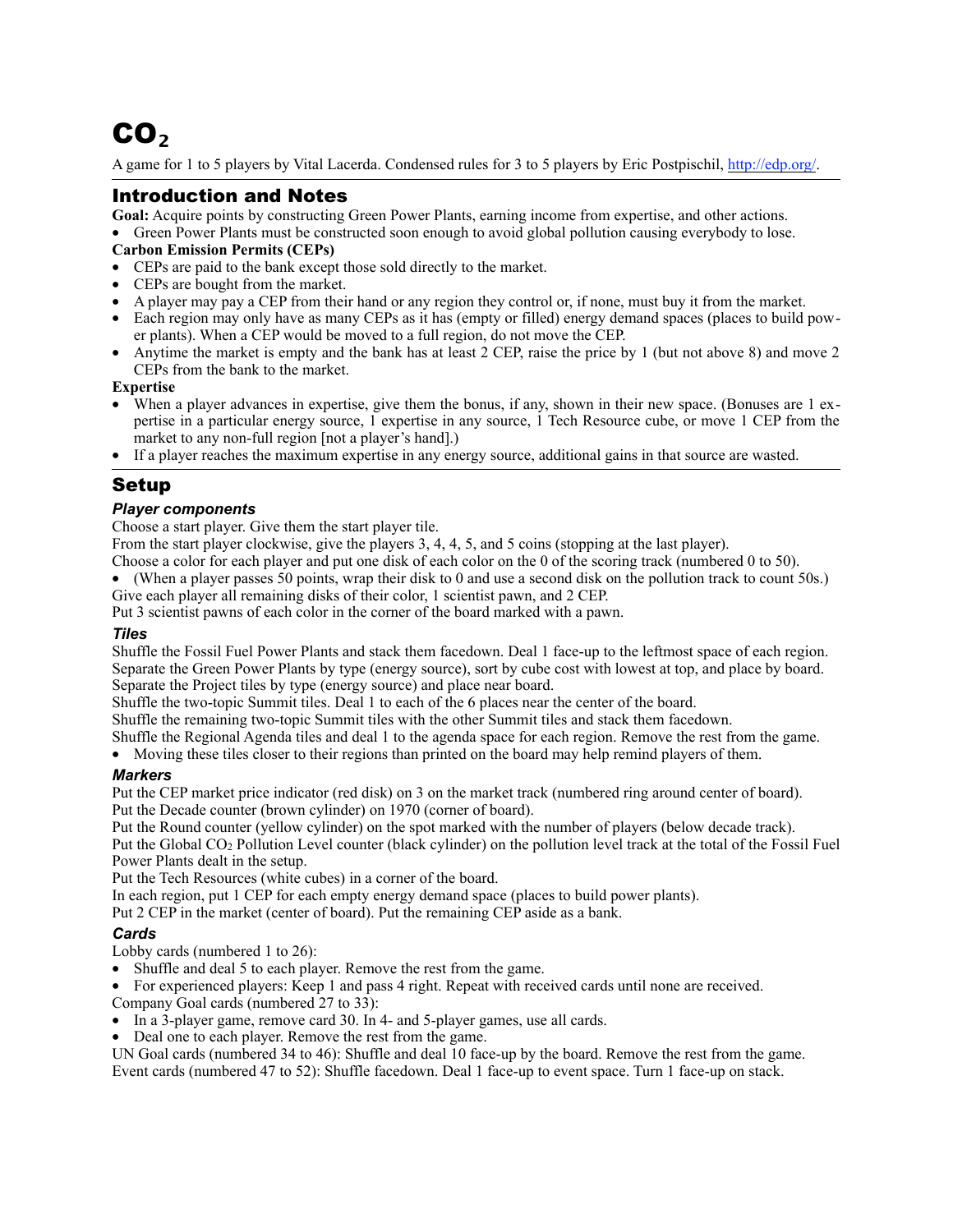# Play

## *Supply Phase (Skip this phase in the first decade.)*

- For each expertise track, pay income (top-left of each spot) to players in the first-place and second-place positions.
- Pay income in any combination of money and victory points the player chooses (player order unstated in rules).
- If multiple players are in first place, the second-place position still pays. Tied players receive full income.
- Move one white Tech Resource cube from each region that has any to the supply.

For each region with an empty energy demand space for this decade, fill it with a new Fossil Fuel Power Plant.

- The second energy demand space is for the second decade (1980), the third for the third (1990), and so on.
- If a space is not shown on the board for the current decade, there is no more demand for this region.
- **The region pays 1 CEP to the bank (not market),** directly or via its controlling player.
	- If the player has no CEP in their hand or regions they control, they must buy a CEP from the market. If they are out of money, they pay 1 victory point per \$1 required (and may have negative victory points).
- Draw a Fossil Fuel Power Plant, put it in the space, and add its  $CO<sub>2</sub>$  output to the global level.

If the global  $CO<sub>2</sub>$  is 500 or higher, the game ends and everybody loses.

- If the global  $CO<sub>2</sub>$  is 350 or higher, a disaster occurs in the region shown in the event space.
- Any player that does not have a power plant in the region must contribute 1 Tech Resource cube to the region.
- If they cannot, they lose 2 victory points (and may go negative).

Discard the Event card (even if there is no disaster), move the top card to the event space, and turn the next card up.

## *Operations Phase (Several rounds)*

Play 4, 3, or 2 rounds for 3, 4, or 5 players, by starting the round marker in the indicated space on the board. Each round consists of each player taking one turn, starting with the start player and proceeding clockwise. Each turn, the player must do 1 Action, any number of free Moves (each before or after the Action), and scoring.

## **One Action—Propose, Install, or Construct**

- **Propose** a Project. (Shown as a \$ symbol on cards that refer to this action.)
- 1. Put any Project tile dark-side-up on any empty Project space in **a region with that energy source in its Agenda.**
- 2. Receive the grant depicted on the space. (Grants are \$1 per CEP in the region, but at least \$1; 2 Tech Resource cubes; or move or recruit a scientist). (Recruiting a scientist moves one of yours from the supply to your hand.)
- **Install** a Project. (Shown as a wrench on cards that refer to this action.)
- 1. Pay 1 CEP to the bank (from your hand or any region you control) and flip the Project tile light-side-up.
- 2. If your scientist is on the Project, they may stay.
- 3. If another player's scientist is on the Project, pay them \$1. They must move the scientist to their hand and gain 1 expertise in the energy source or send them to a Summit topic (spot on a Summit tile) about the energy source.
- 4. Receive the benefits on the tile. (Benefits are Forestation: 2 CEP from market; Solar: 3 Tech Resource cubes; Cold Fusion: \$5 and 1 Tech Resource cube; Biomass: \$3, 1 Tech Resource cube, and 1 CEP from the market; Recycling: \$5 and 1 CEP from the market.)
- **Construct** a power plant. (Shown as a crane on cards that refer to this action.)
- 1. You must construct the top Power Plant of the pile for the energy source of an installed Project in the region.
- 2. **Your expertise in the energy source must be at least the number of Tech Resource cubes on the plant.**
- 3. If the region has any Tech Resource cubes, take 1. (This will discount the Tech Resource cost for construction.)
- 4. Pay the money and Tech Resource cube construction costs shown on the plant being constructed.
- 5. Place the Power Plant tile in the leftmost empty energy demand space of the region.
	- If all spaces are full, replace the leftmost Fossil Fuel Plant with the new Green Plant, move 1 CEP from the market to the region (unless the region has as many CEP as it has demand spaces), remove the Fossil Fuel Plant from the game, and reduce the global CO2 level by the CO2 output of the removed Fossil Fuel Plant.
	- Green Plants cannot be replaced, so it is not possible to construct if all spaces are filled with Green Plants.
- 6. Score the number of points shown on the top-left of the Power Plant tile.
- 7. Gain 1 expertise in the energy source of the Power Plant.
- 8. Mark your ownership by putting one of your disks on the Power Plant.
- 9. You win control of the region (only when constructing a Power Plant; control does not change at other times) if:
	- There is no controlling player or you own **more types** of Power Plants in that region than they do.
	- If tied, your **highest type** in the region's Agenda is higher than theirs, or, if tied, your **second type** is higher.
	- If still tied, your **expertise in your highest type** in the Agenda is higher. (Ignore types you did not build.)
	- If still tied, consider expertise in your second highest type and, if still tied, your third highest type.
	- If still tied, you win.
	- If you win control, replace the current controller's disk with one of your own.
- 10. Move an installed Project (light-side-up) of the same energy source from the region to the supply.

11. Send any scientist that was on the Project away.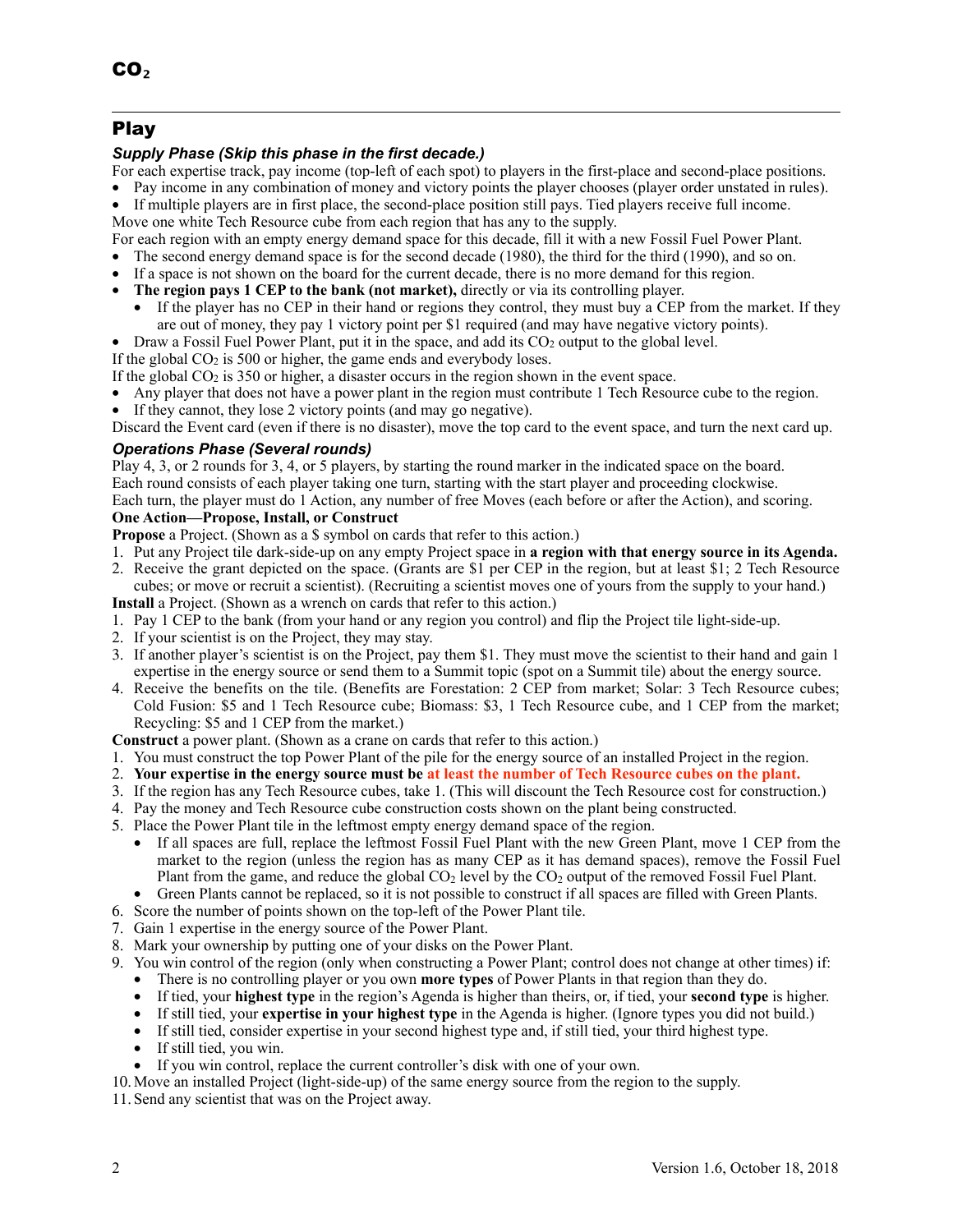- If it is your scientist, you must use your free scientist move for the turn to move the scientist.
- If it is another player's, pay them \$1. They must move the scientist to their hand and gain 1 expertise in the energy source or send the scientist to a Summit topic (spot on a Summit tile) about the energy source.

#### **Free Moves**

Once during a turn, you may move one of your scientists:

- Move a scientist from your hand or any Project to any Project without a scientist or your hand.
- Move a scientist from any Project to a Summit topic (spot on a Summit tile) **about the Project's energy source.** Once during a turn, you may buy or sell 1 CEP in the market:
- Buy 1 CEP at the indicated price. (Put it in your hand, not in a region.)
- If the market empties and the bank has 2 CEPs, move 2 to the market and raise the price 1 (but not above 8).
- Sell 1 CEP from your hand (not a region) at the indicated price. Lower the price by 1 (but not below 1).
- You may not sell if the price has changed during your turn. You may not both buy and sell during one turn. Once during a turn, you may play or score 1 card:
- Play a Lobby card. If you performed the specific action indicated in the center during this turn, receive the main benefit in the center. Otherwise, receive the alternate benefit at the bottom. (See Lobby Cards on page 4.)
- Score a UN Goal card. Pay 1 Tech Resource cube to the bank, claim any UN Goal card whose Power Plant types you have all constructed, and score the number of points shown on the card.

#### **End of Turn Scoring**

Gain 1 expertise in the energy source **of any 1 (just 1) of the Projects** (your choice) your scientists are working on. If any Summit tiles are full:

- Award expertise **as stated below to each player** clockwise around the table, ending with the active player.
	- For each scientist at a full Summit, the player gains 1 expertise in the topic that scientist is on.
	- For each full Summit the player participated in, the player gains 1 expertise in a Summit topic of their choice.
- Return the scientists to the players' hands, discard the Summit tile, and replace it with a newly drawn tile.

#### *End of Round*

After the round is complete, move the Round marker one space.

After all rounds are complete:

- Proceed with End of Game below if:
	- the fifth decade ended.
	- the fourth decade ended, and the global  $CO<sub>2</sub>$  level dropped from 350 or above to below 350, or
	- two or more regions are filled with only Green Power Plants.
	- Advance the Decade marker one space. Reset the Round marker to the space for the number of players.
- Pass the start player tile to the left. Start the supply phase for the next decade.

# End of Game

The game ends at the first of:

- the end of the fifth decade,
- the end of the fourth decade if the global  $CO<sub>2</sub>$  level dropped from 350 or above to below 350,
- the end of a decade if two regions are filled with only Green Power Plants, or
- the end of a supply phase if the global  $CO<sub>2</sub>$  level is 500 or higher. In this case, everybody loses.

Add points for meeting your Company Goal (shown on card and in Company Goal Cards on page 4) or take \$8.

Add CEPs from regions you control to your hand. (If you have Company Goal card 31, score it before this.) Sell all CEPs to the market at the indicated price, without adjusting the price.

Distribute income (in victory points) to players as in the supply phase but **to all positions**, not just first and second. Add 1 point for each \$2 you have.

Add 3 for the player with the most Tech Resource cubes. (All tied players receive the full bonus.)

Add 3 points for the player with the most UN Goal cards. (All tied players receive the full bonus.)

In case of a tie, the tied player with the most Green Power Plants wins.

If there is still a tie, compare expertise in this order: Forestation, Solar, Cold Fusion, Biomass, Recycling.

If there is still a tie, the tied player controlling the most regions wins.

If there is still a tie, all tied players win.